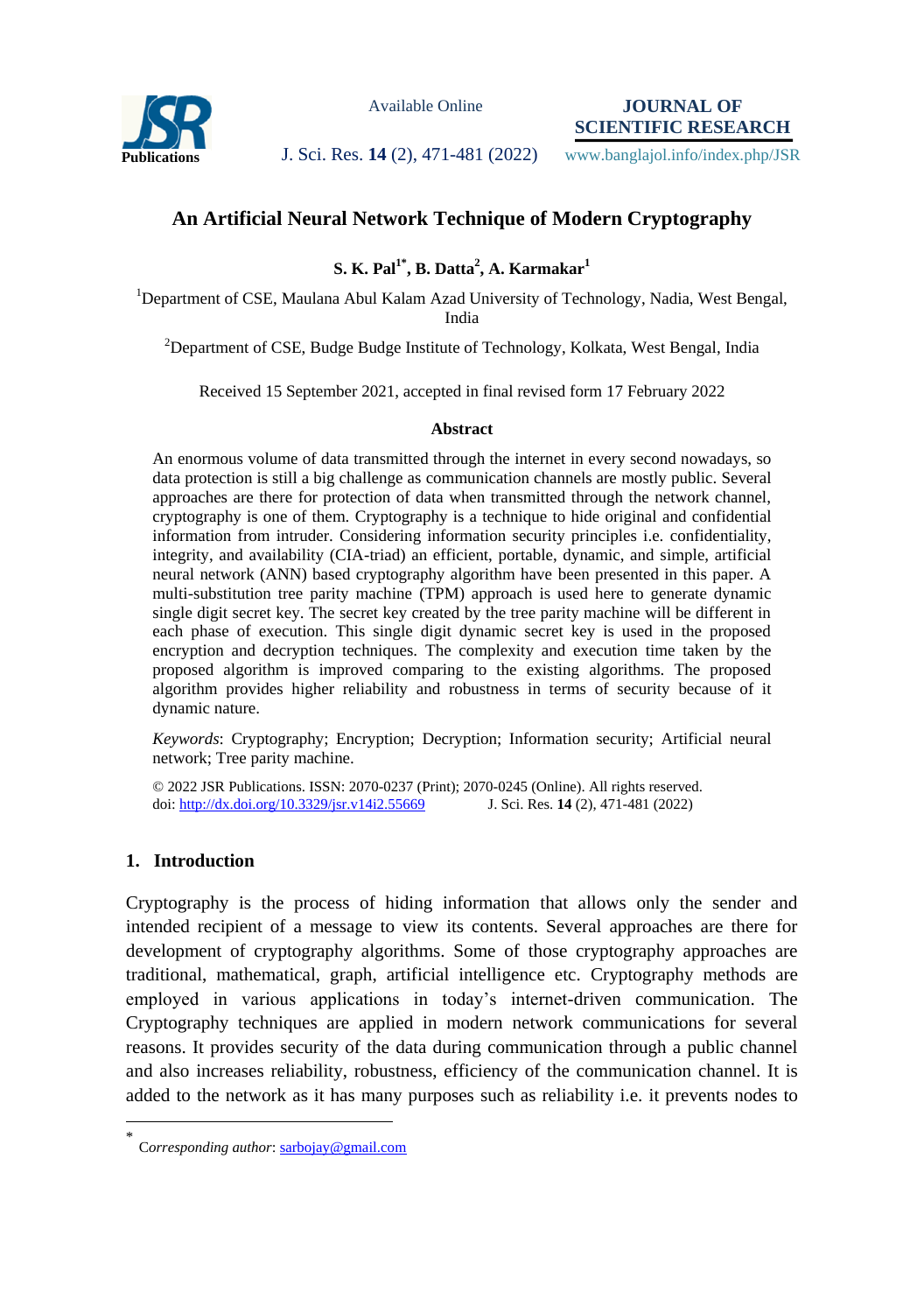perform task ambiguously, fault tolerance i.e. when certain nodes are unable then someone else will perform the task, and protection i.e. the confidence needed to do the job is exchanged among nodes [1].

For any cryptography procedure, encryption and decryption are core operations in which the key generation is a vital task in operational processes. The reliability and robustness of the algorithm is based on efficiency of the key generation. In real world, the confidential information needs high security and privacy by preventing from malicious activities. Data confidentiality, sender-side data protection and non-repudiation should be preserved well during data communication [2].

The Symmetric Key Encryption and Asymmetric Key Encryption are two major categories of cryptographic methods. This paper is concerned with the symmetric key methodology which uses a similar key between the communicating entities involved. The key generation guarantees the reliability and protection of the encrypted data, how well it was immune to attacks, and demonstrates its performance in various parameters. In asymmetric key technique, both public and private keys are used by the sender and receiver for encryption and decryption of data [3].

Asymmetric cryptographic algorithms originated in the modern era of cryptography. During 1970, the theory of Diffie and Hellmann key exchange [3] first introduced this form of cryptography technique. The idea is, at the time of key exchange the third party Eve, intercepts the public value of the Sender and sends its public value to the Receiver. As Receiver conveys the public value, Eve replaces it with its own and sends it to Sender. Eve and Sender then settle on one common key and Eve and Receiver decide on a mutual key for another. During this exchange, Eve actually decodes all messages received by Sender or Receiver and then read and probably alter the message with the correct key before re-encryption and to pass them on to the other party. But this concept is complex and time-consuming.

In the year 2021, Dwivedi [4] has introduced a new block cipher, BRISK, with a block size of 32-bit. The BRISK is a block cipher from the family of Feistel Cipher. The cipher design is straightforward due to the use of simple round of BRISK operations. These operations can be efficiently run in available hardware and suitable for software. Another major concept used with this cipher is dynamism during encryption process for each session; that is, instead of using the similar encryption algorithm, participants use different ciphers for each session. There are several traditional, non-traditional and artificial intelligence approaches are existing for implementation of the symmetric key and asymmetric key cryptography for block cipher.

In the year 2021, Thabit *et. al.* [5] published a paper on New Lightweight Cryptographic Algorithm(NLCA) for enhancing information security in cloud environment. The NLCA is a symmetric data encryption approach. The NLCA algorithm is a 16 bytes (128-bit) block cipher method and uses 16 bytes (128-bit) key to encrypt the data. It is enthused by Feistel, and substitution permutation architectural method was used to improve the complexity of the encryption. The algorithm attains Shannon"s theory of diffusion and confusion by the associating of logical operations, such as XOR, XNOR,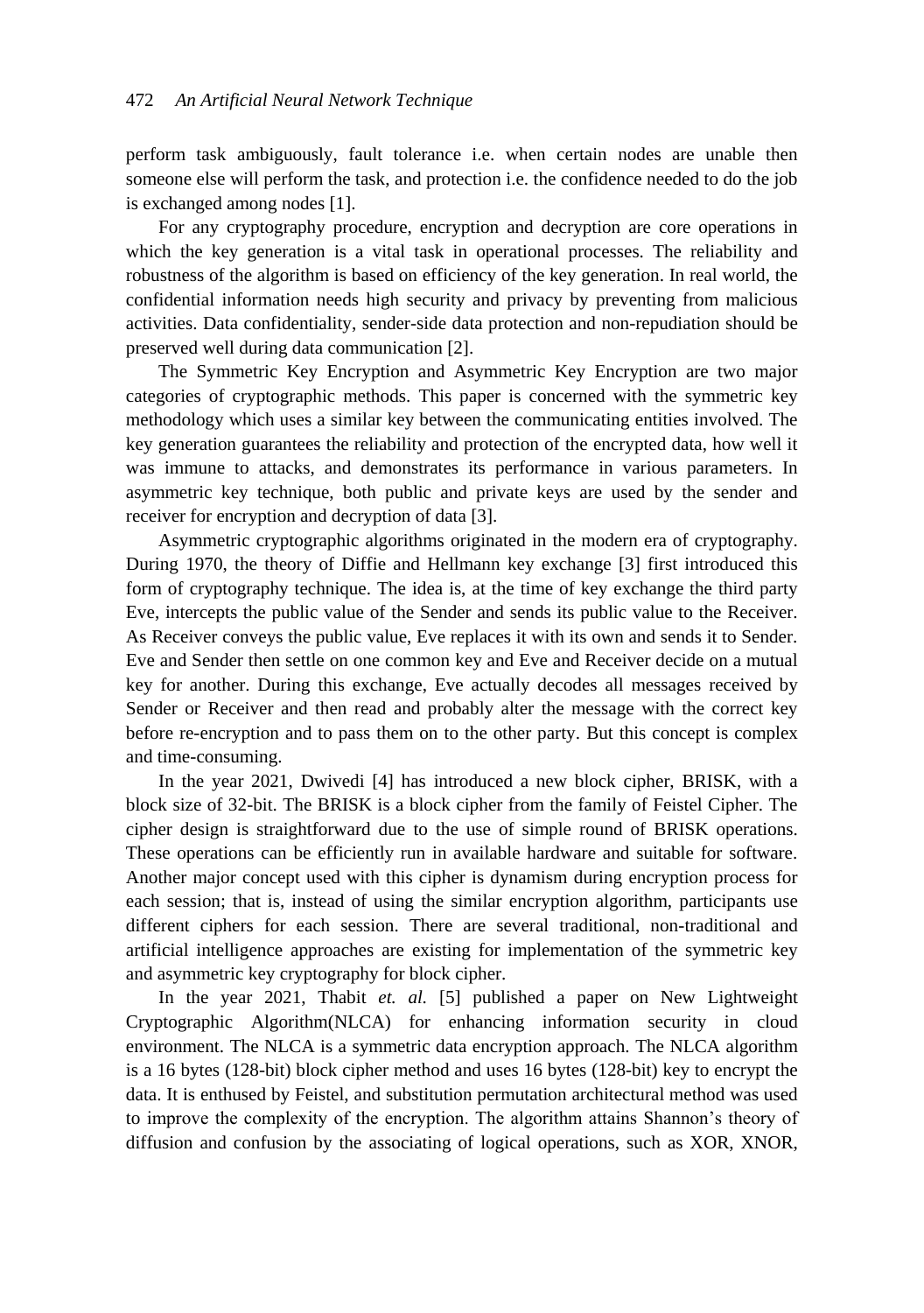shifting, swapping etc.

Balaji *et. al.* [6] reported another technique, "Data Security and Deduplication Framework" for securing data in public and private cloud environment. The data security and deduplication framework has a cloud service which provides security service by means of symmetric cryptographic encryption. This is known as Enhanced Convergent Encryption. The Enhanced Convergent Encryption method comprises of two cryptographic symmetric encryption techniques: first is Enhanced Data Convergent Encryption (EDCE) and second is Enhanced Symmetric Convergent Encryption (ESCE). In the ESCE method data is divided into 128-bit blocks, and key is used 128-bit length with each block of data for further operations.

In this paper the concept of Tree Parity Machine has used for single-digit secret key generation, and multi-substitution of characters is introduced in the encryption and decryption scheme. The proposed algorithm uses symmetric key concept for encryption and decryption process. The XOR operation is used in the proposed encryption and decryption scheme for betterment and strengthen of its internal structure. Due to the dynamic nature of the proposed algorithm the reliability, efficiency, and security are much better comparing to the existing similar category algorithms. Significantly, the proposed cryptography algorithm creates different secret key in each session due to it vibrant nature. Therefore, revealing of the secret key is almost impossible.

#### **2. Terminology**

In this section some terminologies have defined which is used throughout the paper.

#### **2.1.** *Artificial neural network*

Artificial Neural Networks (ANN) is unique system of computing that simulate the approach of human brain functionalities and signal processing techniques. The biological neuron"s structure of the human brain is represented using the concept of a graph in ANN [7]. The human brain is built-up integrating 86 billion nerve cells called neurons. In an artificial neural network, each neuron is represented by a node. All neurons are connected by edges or links and it has some weight; one side of the link shows the output of one neuron and another side of the link shows the input of another neuron. The input layer nodes of the artificial neural network take input data and then process it. The outcomes of the input layer are finally forwarded to the nodes of output layer through hidden layers, and produce output [8].

### **2.2.** *Tree parity machine*

Tree Parity Machine (TPM) is a unique model of a multilayer feed-forward neural network. In this model, connections between the nodes never form circuits. A TPM consists of one output neuron, H hidden neurons, and  $(H \times N)$  input neurons. TPM is the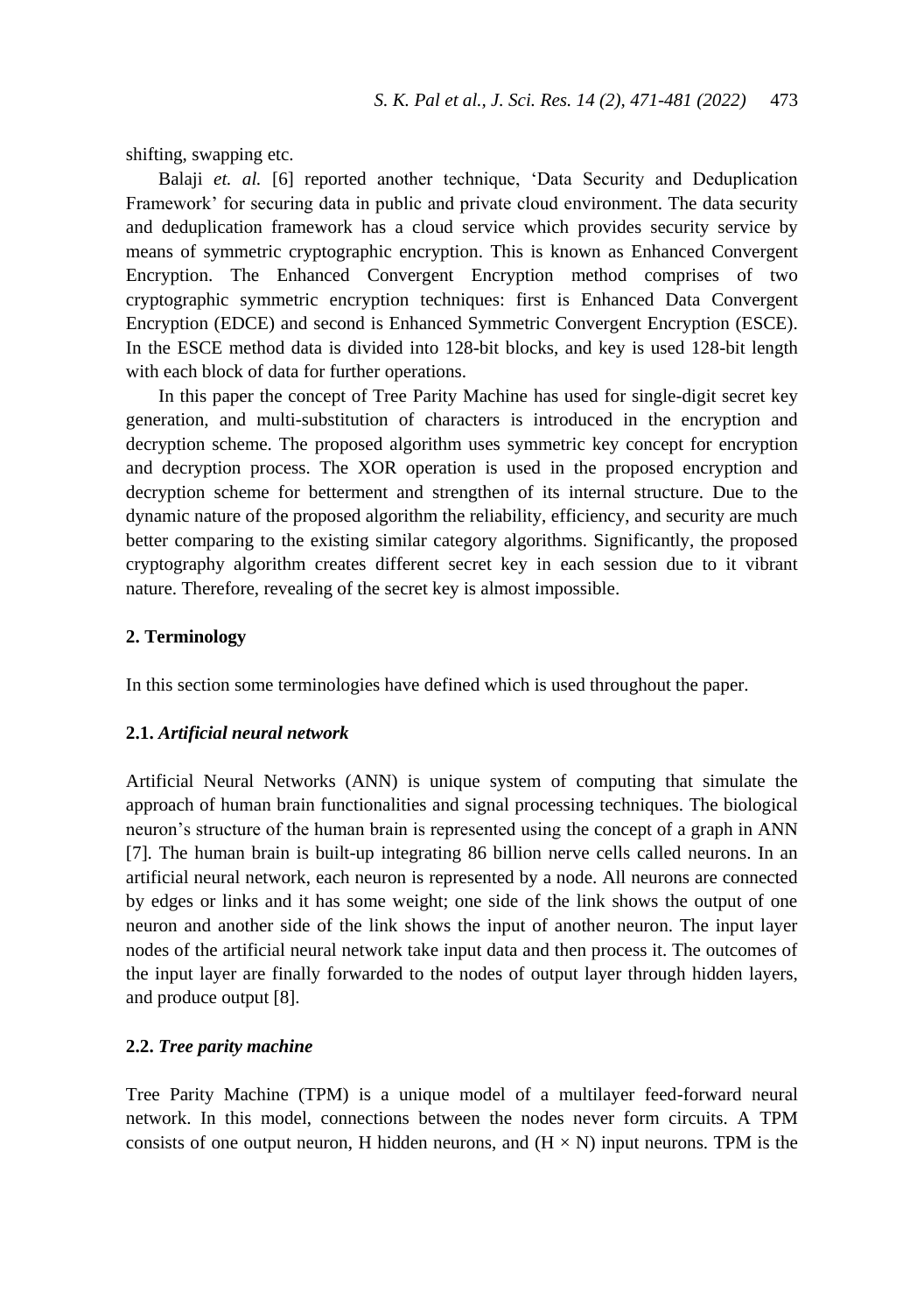oldest model of artificial neural networks. In this method, the data is moved from the input neurons to the output neuron through hidden neurons.

# **2.3.** *Secret key*

Cryptography is the process of data encryption and then decryption using some standard algorithm and key. The key may be private or public. The key is generated by the key generator or key may be decided confidentially. When a similar key is used by the sender and receiver for the encryption and decryption process, the process is called symmetrickey cryptography. The key is secret in this case, the sender and receiver only know the key. In asymmetric key cryptography, the sender and receiver uses a secret key as well as a public key for encryption and decryption process [9].

# **2.4.** *Symmetric key*

In the symmetric key cryptosystem, same key is used by the sender and receiver for encryption and decryption process. The key is extremely secret in this method, other than the sender and receiver nobody knows it. In private key cryptography, the sender and receiver share a secret key confidentially and separately before communication. Therefore, both parties must have a copy of common secret key [10].

## **2.5.** *Cypher text*

The Cipher text is the outcomes of the encryption process. A set of plain text is encrypted using a secret key and create cipher text as output. Only an authenticated person can decipher the cipher text [11].

## **2.6.** *Plain text*

It is a text available in the book, newspaper, etc. and everybody can read it. A plain text is the outcome of the decryption process. A set of cipher text is decrypt using a secret key to recover the plain text [12].

# **3. Secret Key Generation Using TPM**

In the proposed encryption and decryption algorithm, the secret key is generated using the Tree Parity Machine (TPM) scheme. In TPM technique, the user input is feed into the input layer nodes and weight is assigned to the edges. In first layer, the input string is transformed into ASCII code string and then it is equally divided into two halves. This output is then feed into next layer of the TPM, where both halves are passes through the sigma function shown in equation (1) [13].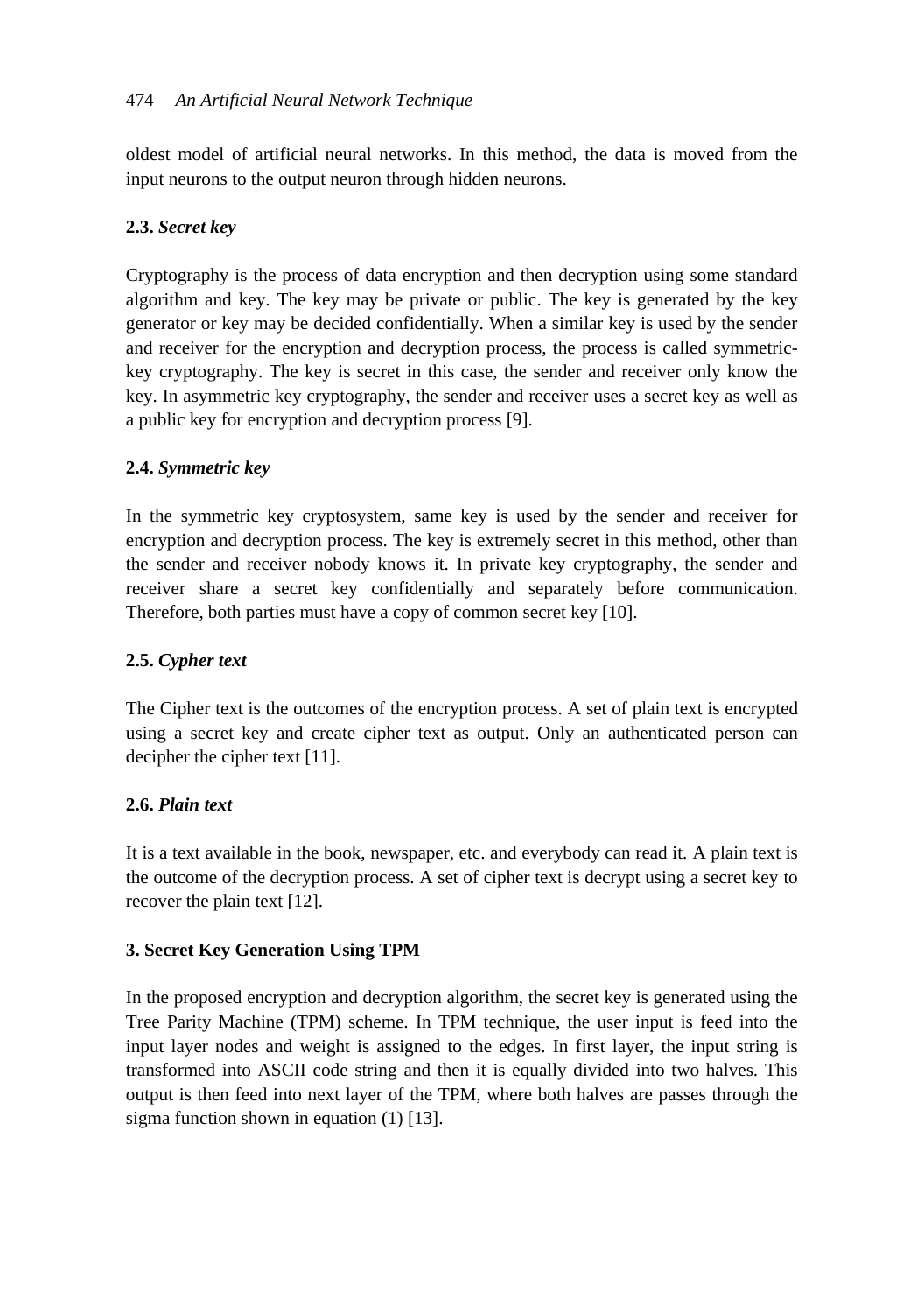$$
\sigma_i = sgn(\sum_{j=1}^N W_{ij} X_{ij}),\tag{1}
$$

The output provided by sigma  $(σ)$  function is feed into the final layer. In the final layer, the output is calculated using the function tau  $(\tau)$  shown in equation (2).

 $\tau = \prod_{i=1}^k \sigma$ ,  $(2)$ 

If the value of tau is equal for both halves, it is considered that the input value is synchronized. The synchronized input value will be further considered as per the rules to generate secret key. The complexity of the secret key generation algorithm is, O(n).



Fig. 1. TPM approach of secret key generation.

The single-digit secret key is calculated by adding all the digits obtained from the TPM algorithm. This single-digit secret key is used for the encryption and decryption process, in this paper.

#### **3.1.** *Key generation process*

In the proposed secret key generation algorithm two tree parity machines(TPM) are considered: TPM-A and TPM-B. The weight of the edges having in between input node and hidden node of TPM is assigned a values in the range {-L,...0..., L}. The user shall enter the input values of the input layer nodes. Calculated outcomes of the hidden layer using equation (1), this output is denoted by sigma  $(σ)$ . The signum function will returns the values in the range  $\{-1,0,1\}$ , i.e.,  $sgn(x) = \{-1$  if  $x<0$ , 0 if  $x=0$ , 1 if  $x>1\}$ . The values of hidden layer obtained from both the TPM"s are then used to find the values of the output layer using equation (2). The outcome of the output layer is denoted by, tao (τ). If, the output values of both the TPMs is same then update the weight with the proposed rule shown in equation (3).

 $W_{ki} = W_{ki} + \tau,$  (3)

If updated weight of both TPM"s gets the same then we consider that both the weights are synchronized. But, if the updated weights are not same then we have to update the weights further until the weight becomes same.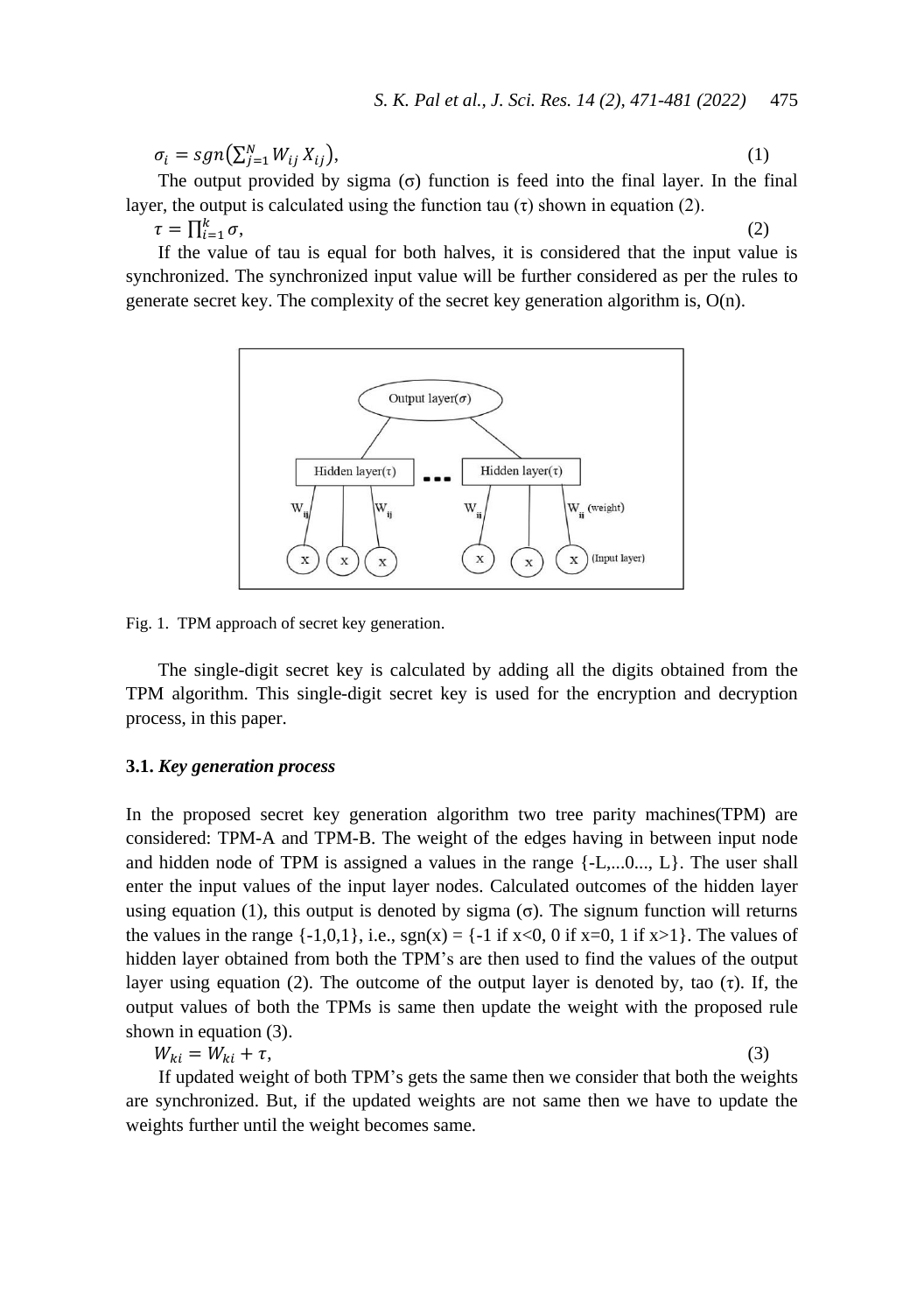When, weight of both the TPM's are same i.e. synchronized to each other, applied modulus operation to make the weights random. The updated synchronized weight is modulus by the current system time shown in equation (4).

 $W_{ij} = W_{ij}$ % current system time, (4)

The key obtained in this method is random and unique every time. Each digit of the key is then added to get the single digit secret key. This single digit secret key is used in proposed encryption and decryption algorithms.

#### **3.2.** *Secret key generation algorithm*

- Step 1: Taken two Tree Parity Machines, TPM-A and TPM-B.
- Step 2: Initialize the weight of the edges having in between input layer nodes and the hidden layer nodes, in the range,  $\{-L$  ...,  $0, \ldots, L\}$ .
- Step 3: Enter input value of the input nodes, 1,2,3,4,…, N.
- Step 4: Find out value of the hidden layer using the values of input  $(X)$  and weight  $(W)$ in the equation (1), which is denoted by sigma (σ),
- Step 5: Find out value of the output layer using equation (2) for both the TPMs, using corresponding values of sigma (σ). The output layer value is denoted by, tao (τ).
- Step 6: When output of TPM-A and output of TPM-B is same then move to step 7, otherwise, move to step 2, of this algorithm.
- Step 7: Update weight of the TPM's using the rule proposed in equation (3).
- Step 8: When updated weight of TPM-A and TPM-B becomes synchronised then, calculate random weight using the equation (4). This operation will make the weight random each time. This updated random weight becomes the secret key.
- Step 9: Add all the digits of the secret key to form single-digit secret key  $(K_s)$ .
- Step 10: Stop.

#### **4. Encryption Process**

In this section proposed encryption technique and algorithm have been described with a block diagram.

#### **4.1.** *Encryption technique*

In the proposed encryption algorithm, the plain text entered as input to be converted into the ASCII format. In the next step, the ASCII value of the lower case and upper case letter converted to the upper case and lower case, respectively. All available spaces present into the text filled with anyone ASCII value having a range in between 128-255 and keep the value of space for further use, this is encoded text,  $E_1$ . In each even position (indexed from 0) of the encoded text  $E_1$  add the single-digit key value, it will form the encoded text  $E_2$ . Any key generator may be used to make a single digit secret key  $K_s$ . In this paper a TPM based key generation algorithm is used. A multiple digit key converted to single digits by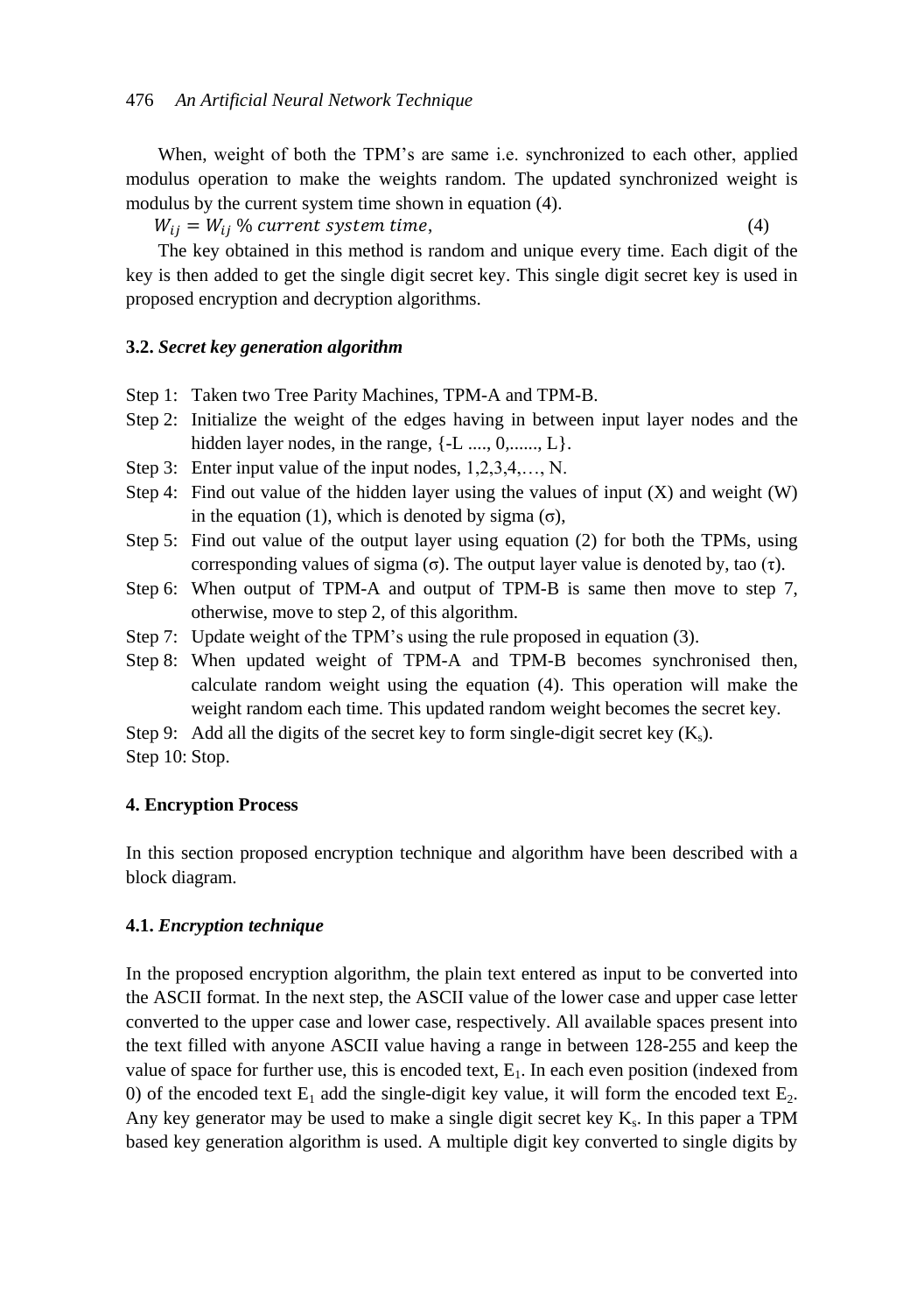adding each digit of the key until it becomes a single digit. Perform XOR operation between encoded text  $E_2$  and secret key  $K_s$  for getting encoded text  $E_3$ . Finally, encode text  $E_3$  and UTF-8 encoding scheme generate the cipher text.

### **4.2.** *Encryption algorithm*

- Step 1: Taken input messages from the user.
- Step 2: Switch the cases of each character, i.e. lowercase convert to uppercase and vies versa,  $a \rightarrow A$ ,  $B \rightarrow b$ , etc.
- Step 3: Reciprocate each letters in the modified message to their respective character of the English alphabets and then convert each character to ASCII Code i.e.,  $A\rightarrow Z\rightarrow 90$ ,  $B\rightarrow Y\rightarrow 89$ , etc.
- Step 4: Convert the spaces of the message to any random value of ASCII code having in the range: 128 to 255, and keep that value of space (say, Spc). This modified text forms  $(E_1)$ .
- Step 5: In each even position (indexed from 0) of the encoded text  $E_1$ , add the singledigit key value which was generated by the secret key generation algorithm, given in section 3.2. This will form encoded text $(E_2)$ .
- Step 6: Perform XOR operation between the single-digit secret key  $(K_s)$  and encoded text  $(E_2)$  to produce encoded text  $(E_3)$ .
- Step 7: Append space value (Spc) at the right side end of the encoded text ( $E_3$ ), encode it to UTF-8 to forms cipher text.
- Step 8: Stop.

### **4.3.** *Encryption process diagram*



Fig. 2. Encryption process flow diagram.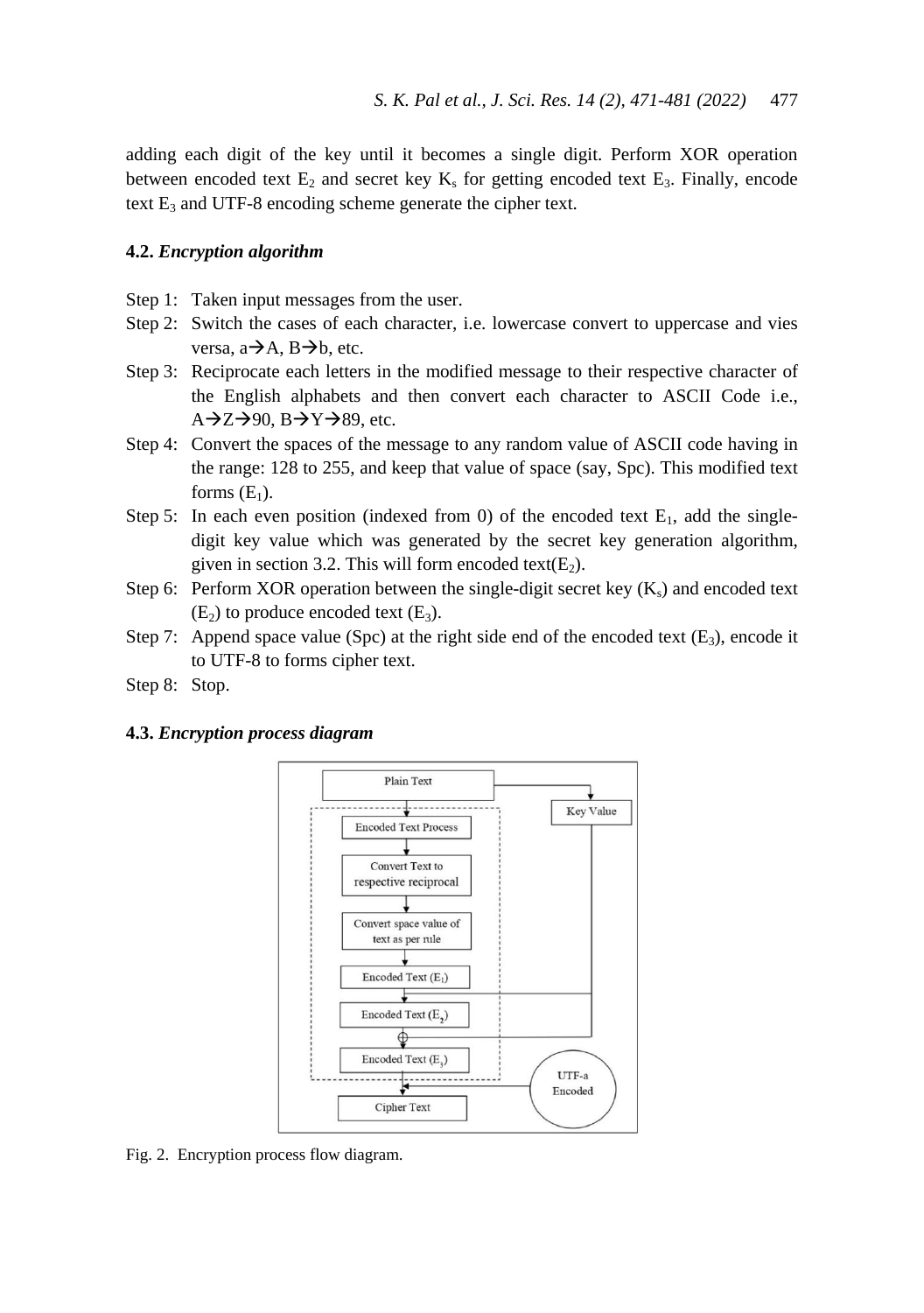## **5. Decryption Process**

In this section proposed decryption technique and algorithm have been described with a block diagram.

## **5.1.** *Decryption technique*

The cipher text generated by the encryption algorithm is used as input in the decryption algorithm. Decoded cipher text from the UTF-8 encoding scheme and get the first decrypted text  $D_1$ . Then perform XOR operation with  $D_1$  and secret key  $K_s$  for getting decrypted text  $D_2$ . The key is same as it is used in the encryption process. Subtract the key value from decoded text  $D_2$ 's even position (index from 0) for getting the decrypted text D3. For any ASCII value which is greater than 127, replace it with ASCII value of space i.e. 32, the outcome is the decoded text  $D_4$ . Finally, switch the lower case and upper case letters of decrypted text  $D_4$  to the upper case and lower case letters respectively. The output obtained is the desired plain text.

## **5.2.** *Decryption algorithm*

- Step1: Taken cipher text as input in decryption algorithm.
- Step2: Decode the cipher text from UTF-8 encoding, gets decoded text  $(D_1)$ .
- Step3: Perform XOR operation between the decoded text  $D_1$  and single-digit secret key  $K<sub>s</sub>$  to gets decoded text ( $D<sub>2</sub>$ ). The Key value same as it was used in the encryption process.
- Step4: Subtract the key value from the decoded text  $D_2$ 's even position to gets decrypted text  $(D_3)$ .
- Step5: Replace each characters of the decoded text  $D_3$  with ASCII value, if ASCII value is greater than 127 replace it with ASCII value 32 i.e. Spc.
- Step 6: Swap the cases of the characters of  $D_3$  as mentioned in an encryption algorithm (section 4.2, step 2). This operation will create the desired plain text.

Step 7: Stop.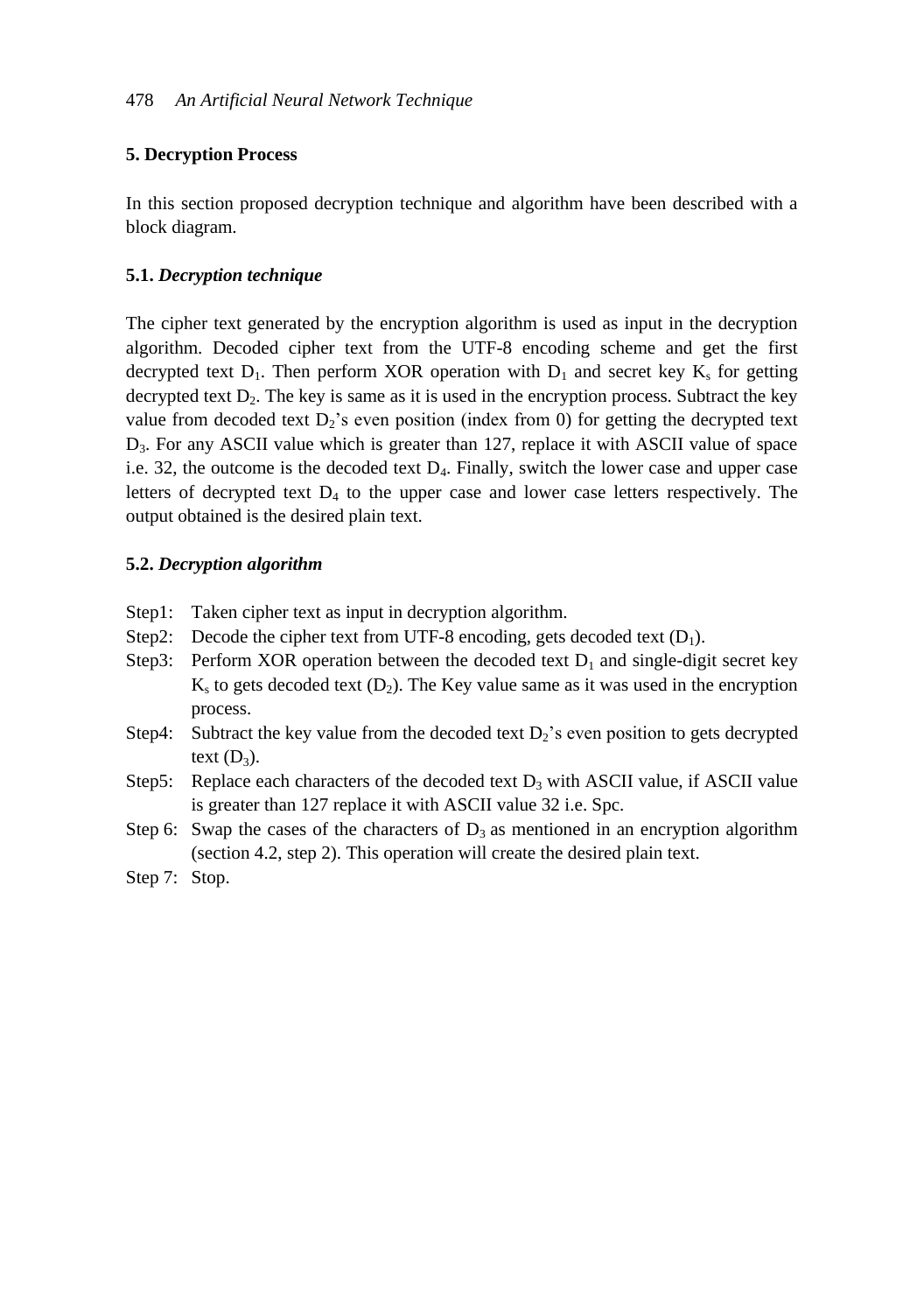



Fig. 3. Decryption process flow diagram.

### **6. Complexity Analysis**

In this section complexity of the proposed algorithm has described and experimental results are analysed with the existing algorithms.

### **6.1.** *Complexity of the algorithm*

The time complexity of the algorithms is measured assuming the length of the input string, n. In key generation algorithm the values of sigma  $(\sigma)$  and tau  $(\tau)$  are calculated using the same input. Therefore, the time complexity for generating the secret key is, O(n). For each operation in the encryption algorithm like swapping and reciprocating of alphabets, convert them into ASCII code, change spaces into random characters, adding keys to each even elements of index places, and combine them to generate the cipher are done by one pass of the control. Therefore, time complexity for all these operations done in the encryption process is,  $O(n)$ . Similarly, the time complexity of the decryption algorithm is,  $O(n)$  as well, because it will follow all the operations which were performed in the encryption algorithm but all operations are done in the reverse order. Thus, the overall time complexity of the algorithm presented in this paper is, O(n).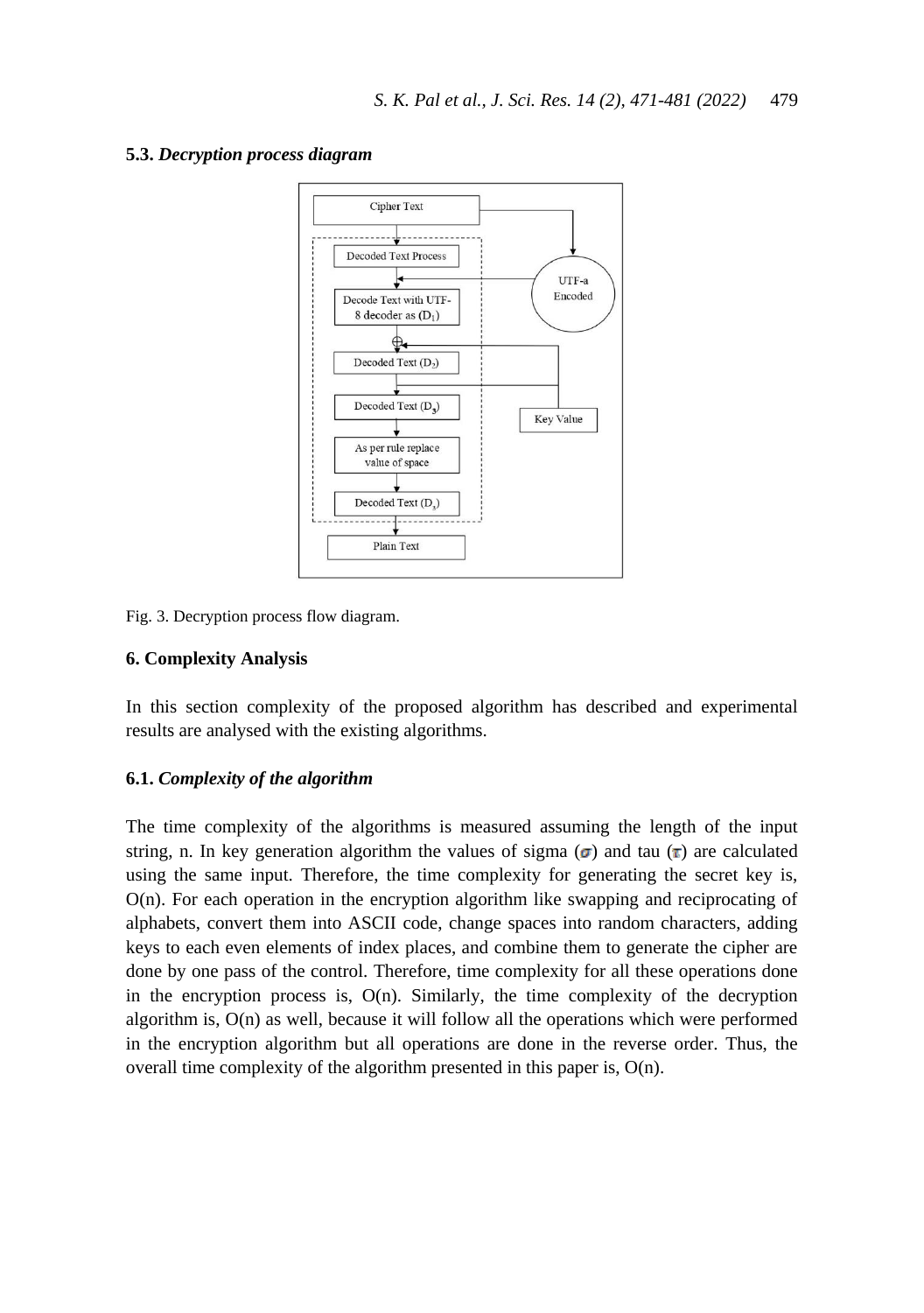#### **6.2.** *Experimental result analysis*

The existing algorithms of Pal *et. al.* [7] and Pujeri *et. al.* [14], presented algorithms in this paper are examined using the Intel i3, 6th generation processor. The supported system is a 64-bit Windows machine with an 8 GB RAM capability. All algorithms are implemented using the Python programming language. The performance analysis is measured quantitatively and experimental result has been shown graphically as well for comparative analysis of performance of the algorithms. The programs were executed based on different input length of the messages (n). In the Table 1, the first column represents the length of the input string, second column represents the execution time taken by the existing ASCII based symmetric key algorithm [14], third column represents execution time taken by the existing ANN symmetric key algorithm, and fourth column represents execution time taken by the presented algorithm.

| Input<br>length $(n)$ | <b>ASCII</b> algorithm<br>[14] | ANN algorithm<br>$[7]$ | <b>Presented TPM</b><br>algorithm |
|-----------------------|--------------------------------|------------------------|-----------------------------------|
| 100                   | 0.141346693                    | 0.091879121            | 0.010140181                       |
| 300                   | 0.142423391                    | 0.071731341            | 0.008810997                       |
| 500                   | 0.147154093                    | 0.077543721            | 0.033656120                       |
| 700                   | 0.135841131                    | 0.110223311            | 0.075269222                       |
| 900                   | 0.141376019                    | 0.092693821            | 0.034378767                       |
| 1100                  | 0.157432079                    | 0.095462903            | 0.060044765                       |
| 1300                  | 0.162011862                    | 0.113371165            | 0.052880526                       |
| 1500                  | 0.127288580                    | 0.100365541            | 0.091072559                       |
| 1700                  | 0.139026880                    | 0.101453907            | 0.078531981                       |
| 1900                  | 0.207770109                    | 0.122415505            | 0.073513508                       |
| 2100                  | 0.155461311                    | 0.115621658            | 0.075035334                       |
| 2300                  | 0.155148745                    | 0.131752346            | 0.109886885                       |
| 2500                  | 0.147355556                    | 0.121183224            | 0.101118565                       |
| 2800                  | 0.662622234                    | 0.435288006            | 0.415288121                       |
| 7300                  | 0.826183156                    | 0.372337094            | 0.332337453                       |

Table 1. Comparative execution time (in second) of existing and presented algorithm.



Fig. 4. Comparative chart for execution time of three algorithms given in Table 1.